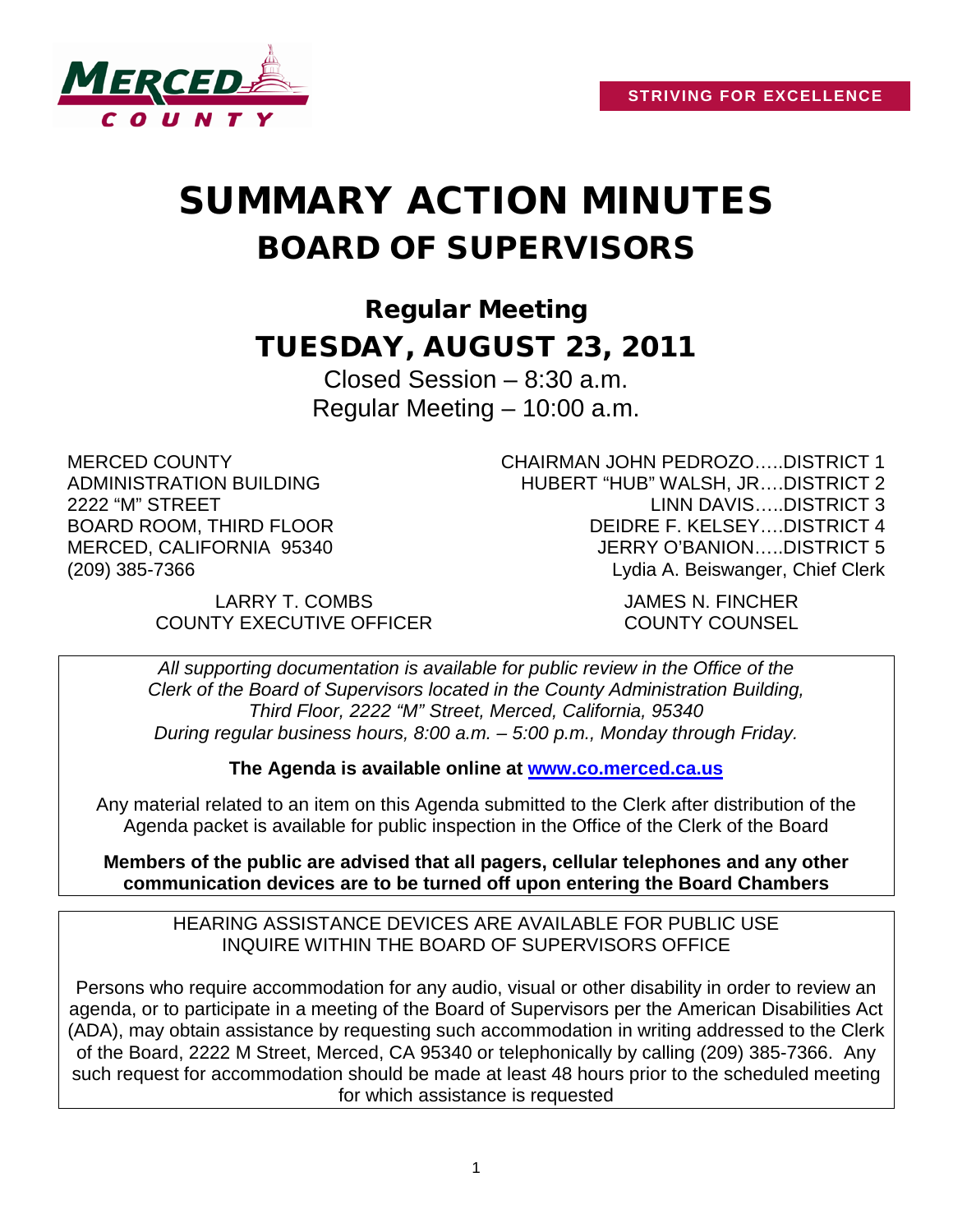The Agenda is divided into three sections:

**CONSENT CALENDAR** – These matters include routine financial and administrative actions and are approved by a single majority vote.

**SCHEDULED ITEMS** – These items are noticed hearings, work sessions and public hearings.

**REGULAR CALENDAR** – These items include significant policy and administration actions. Immediately after approval of the CONSENT CALENDAR, if the time of the hearing of SCHEDULED ITEMS has not arrived, the REGULAR CALENDAR will be considered.

#### SCHEDULED ITEMS

# 8:30 A. M. **THE PUBLIC IS INVITED TO SPEAK ON ANY ITEM ON THE AGENDA-TESTIMONY IS LIMITED TO FIVE MINUTES PER PERSON**

**CLOSED SESSION - INITIATION OF LITIGATION:** It is the intention of the Board to meet in Closed Session concerning Initiation of Litigation pursuant to Government Code Section 54956.9 (c): Four Cases

**CLOSED SESSION:** It is the intention of the Board to meet in Closed Session pursuant to Government Code Section 54957(b)(1): Consideration of Appointment of County Executive Officer

**CLOSED SESSION:** It is the intention of the Board to meet in Closed Session pursuant to Government Code Section 54957.6 concerning a Conference with County of Merced Staff Negotiators concerning negotiations with American Federation of State, County and Municipal Employees (AFSCME), Units 4, 5, 6 and 8; Independent Employees of Merced County (IEMC), Unit 3; Merced County Lawyers Association, Unit 7; Merced County Sheriff Employee Association (MCSEA), Unit 2; Merced County Law Enforcement Sergeants, Unit P; Deputy Sheriff Association, Unit 10; Non-Safety Corrections, Unit 12; and Probation Supervising Employees, Unit 11

# *REVIEW BOARD ORDER – SEE PAGE 8*

# **GOVERNMENT CODE SECTION 54950 COMPLIANCE (LATE AGENDA ITEMS)**

10:00 A. M. **PLEDGE OF ALLEGIANCE**

**PUBLIC OPPORTUNITY TO SPEAK ON ANY MATTER OF PUBLIC INTEREST WITHIN THE BOARD'S JURISDICTION INCLUDING ITEMS ON THE BOARD'S AGENDA, EXCEPT FOR THOSE ITEMS SPECIFICALLY SCHEDULED AS PUBLIC HEARINGS** (Testimony limited to five minutes per person)

#### *REVIEW BOARD ORDER – SEE PAGE 8*

**PRESENTATION:** Resolution in Memory of Darren Ross Perez *REVIEW BOARD ORDER – SEE PAGE 9*

**APPROVAL OF CONSENT AGENDA CALENDAR** (Items #1 - 16) **APPROVED AS RECOMMENDED AYES: ALL**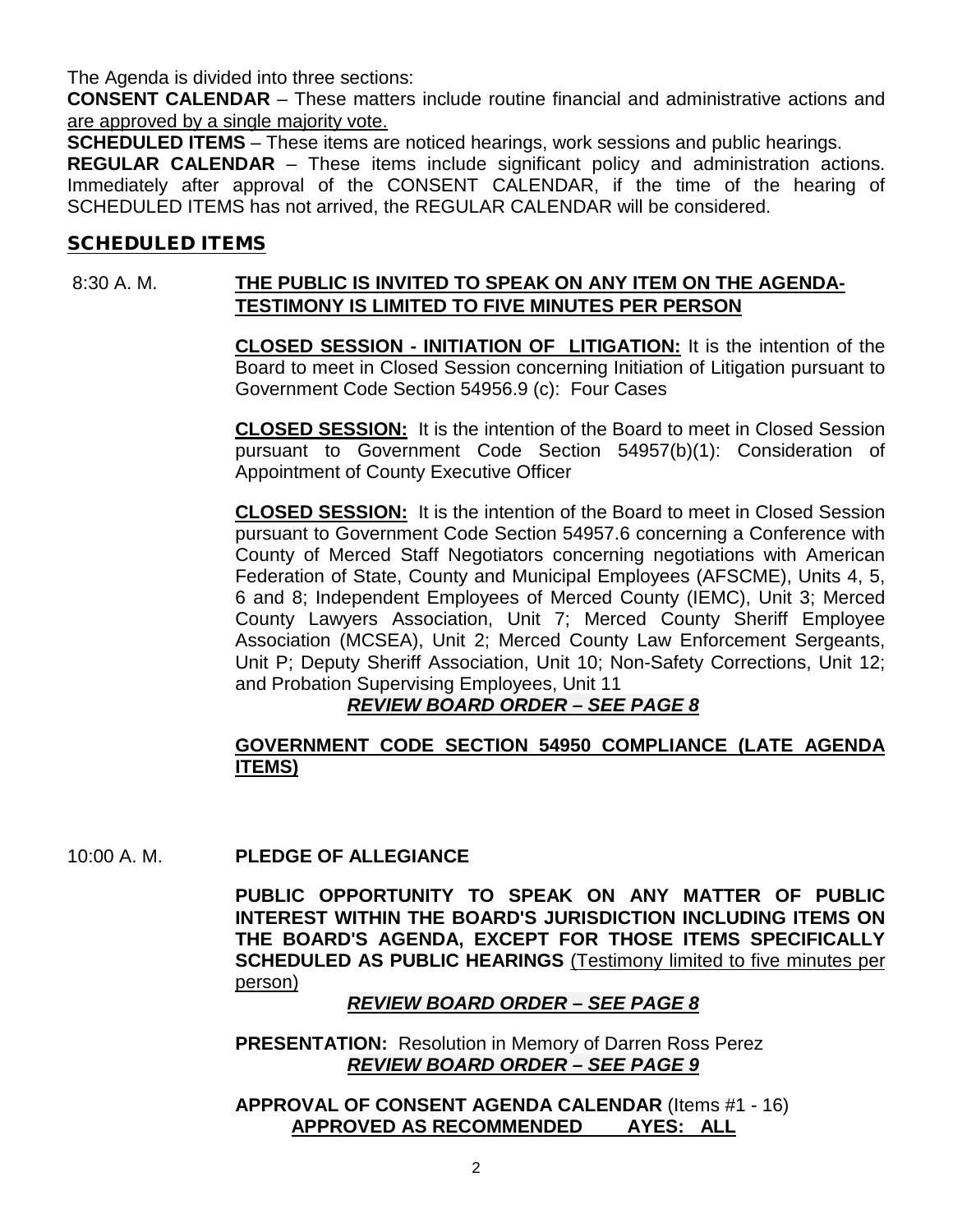# **COUNSEL - PUBLIC HEARING - PROPOSED ORDINANCE - SECOND READING AND POSSIBLE ADOPTION**

To consider proposed ordinance titled: An Ordinance Establishing Boundaries of Supervisorial Districts (Repeals Ordinance No. 1660)

RECOMMENDATION: Consider proposed ordinance; waive further reading of proposed ordinance; and adopt Ordinance

# *REVIEW BOARD ORDER – SEE PAGE 9*

#### **REPORTS/BOARD DIRECTION**

County Executive Officer, County Counsel, Board of Supervisors Members

# FINAL BUDGET HEARINGS AT 1:30 P.M.

SEE SEPARATE AGENDA

# CONSENT CALENDAR (Items #1 – 16) **APPROVED AS RECOMMENDED AYES: ALL**

#### Mental Health

- 1. Approve and authorize the Chairman to sign Amendment to Contract No. 2007220 with State Dept. of Rehabilitation for Cooperative Agreement to provide Vocational Rehabilitation.
- 2. Approve and authorize the Chairman to sign Renewal Contract No. 2010105 with California State University, Stanislaus to implement the Mental Health Services Act Stipend Program.

#### Probation

3. Approve and authorize the Chairman to sign Renewal Contract No. 2004151 with Delhi Unified School District to place Deputy Probation Officer at Delhi High School.

#### Ag. Commissioner

4. Approve and authorize the Chairman to sign Renewal Contract No. 2004324 with Calif. Dept. of Food and Agriculture for Pink Bollworm Cotton Plowdown and Host Free Monitoring Program and adopt Resolution.

# **ADOPTED RESOLUTION NO. 2011-148**

5. Approve and authorize the Chairman to sign Renewal Contract No. 2006217 with Calif. Dept. of Food and Agriculture for Sudden Oak Death Inspections and Annual Surveys and adopt Resolution.

# **ADOPTED RESOLUTION NO. 2011-149**

#### Human Services Agency

6. Approve and authorize the Chairman to sign Renewal Contract No. 2006159 with the Governor's Office of Emergency Services for Child Abuse Treatment (CHAT) Program Funding and authorize the Chairman and Auditor to sign the Certificate of Assurances as the designated positions.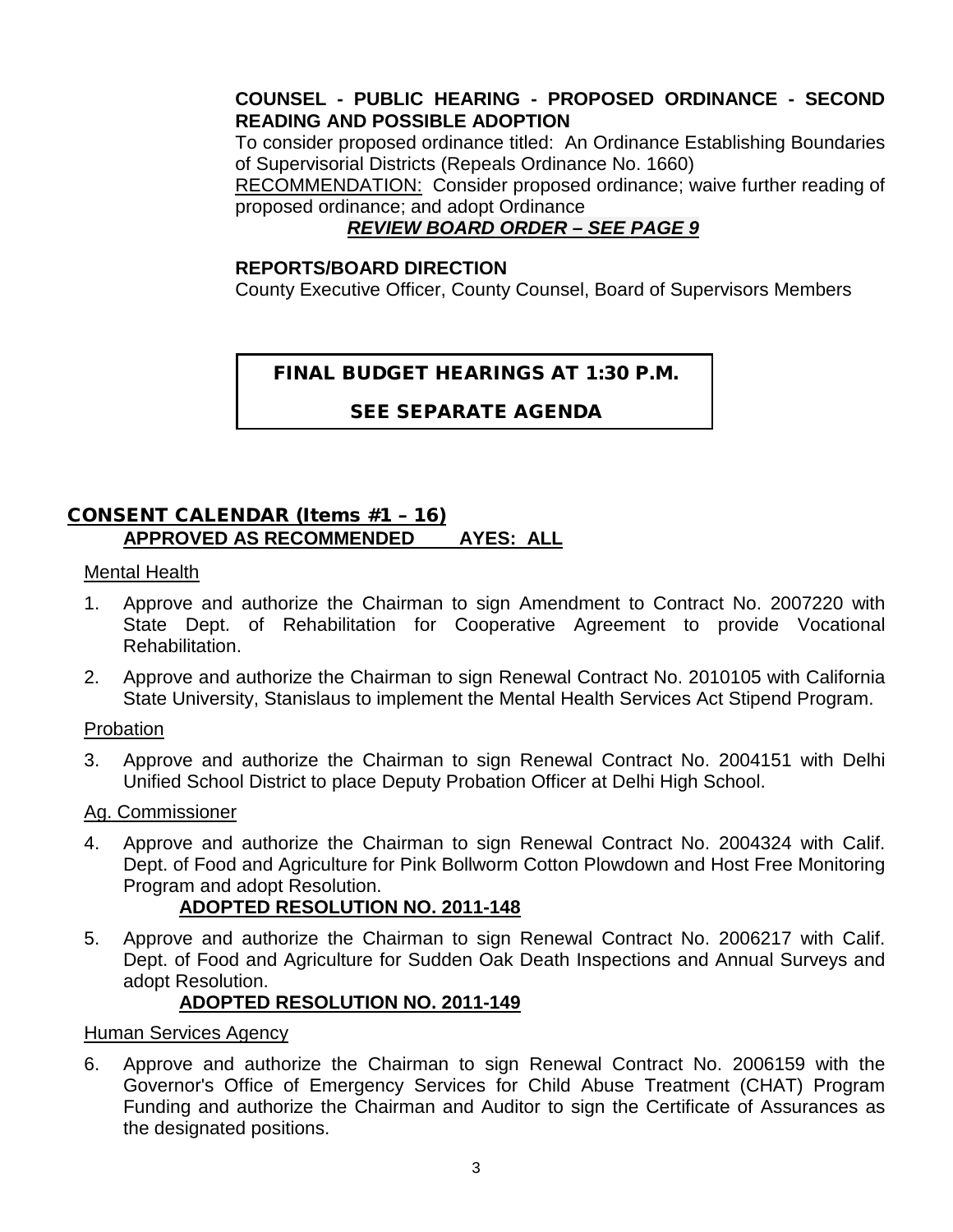# **Health**

7. Approve and authorize the Chairman to sign Amendment to Contract No. 2008171 with California Forensic Medical Group, Inc. for Correctional Health Services.

# Child Support Services

8. Approve and authorize the Chairman to sign Amendment to Contract No. 2009156 with Calserve, Inc. for twenty-two month extension to perform legal process of service of documents (service of process).

# Executive Office

- 9. Act on Claims for Damages submitted by M. Golden Management, Inc./Moraga, LP (2011- 056) as recommended by Risk Management and Counsel.
- 10. Approve and authorize the Chairman to sign Renewal Contract No. 2004144 with The Standard Insurance Company for Group Life and Employee Voluntary Term Life for period August 1, 2011 to July 31, 2013.
- 11. Approve and authorize the Chairman to sign Renewal Contract No. 2007201 with The Standard Insurance Company for Management Short Term/Long Term Disability Insurance for the period of August 1, 2011 through July 31, 2013.

# Board Recognition

- 12. Authorize Certificates of Recognition in honor of the Winton Chamber of Commerce Awards to Anthony Pitchford-President, Diane Dixon-Vice President, Phyllis Pitchford-Secretary, Carol Bonin-Treasurer and Paul Pitchford, Marlys Flores and Sherry Pitchford as Directors.
- 13. Authorize Certificates of Recognition to honorees selected by the Los Banos Chamber of Commerce: Mark Menchaca-Friend of the Chamber Award; Rhonda Lowe-Outgoing President; Ned Ryan-Wilma Keokuk Volunteer of the Year; Penny Glick-Betty Trauba Business Person of the Year; Worknet of Los Banos-Bill Marchese Business of the Year and Richard Gerbi, Gwen Partida and Nikki Tuft for Outgoing Directors.
- 14. Authorize Certificate of Recognition to Michael Lane upon his retirement from the Visalia City Council.
- 15. Authorize Certificates of Recognition to American Legion Manuel M. Lopes Post 240 and Joseph G. Rose Post 7635 of the Veterans of Foreign Wars in celebration of Veterans and Foreign Wars 90th Memorial Day Celebration.
- 16. Authorize Certificates of Recognition in honor of recognition of the Greater Merced Chamber of Commerce as Graduates of the Leadership Merced, Class 26: Tammy Alveraz, Mary Bigleow, Mark Bonilla, Luis Flores, Scott Malta, Jennifer Mockus, Jillian Nord, Mary Porter, Janet Spangler, Samantha Thompson and Ashlee Williams.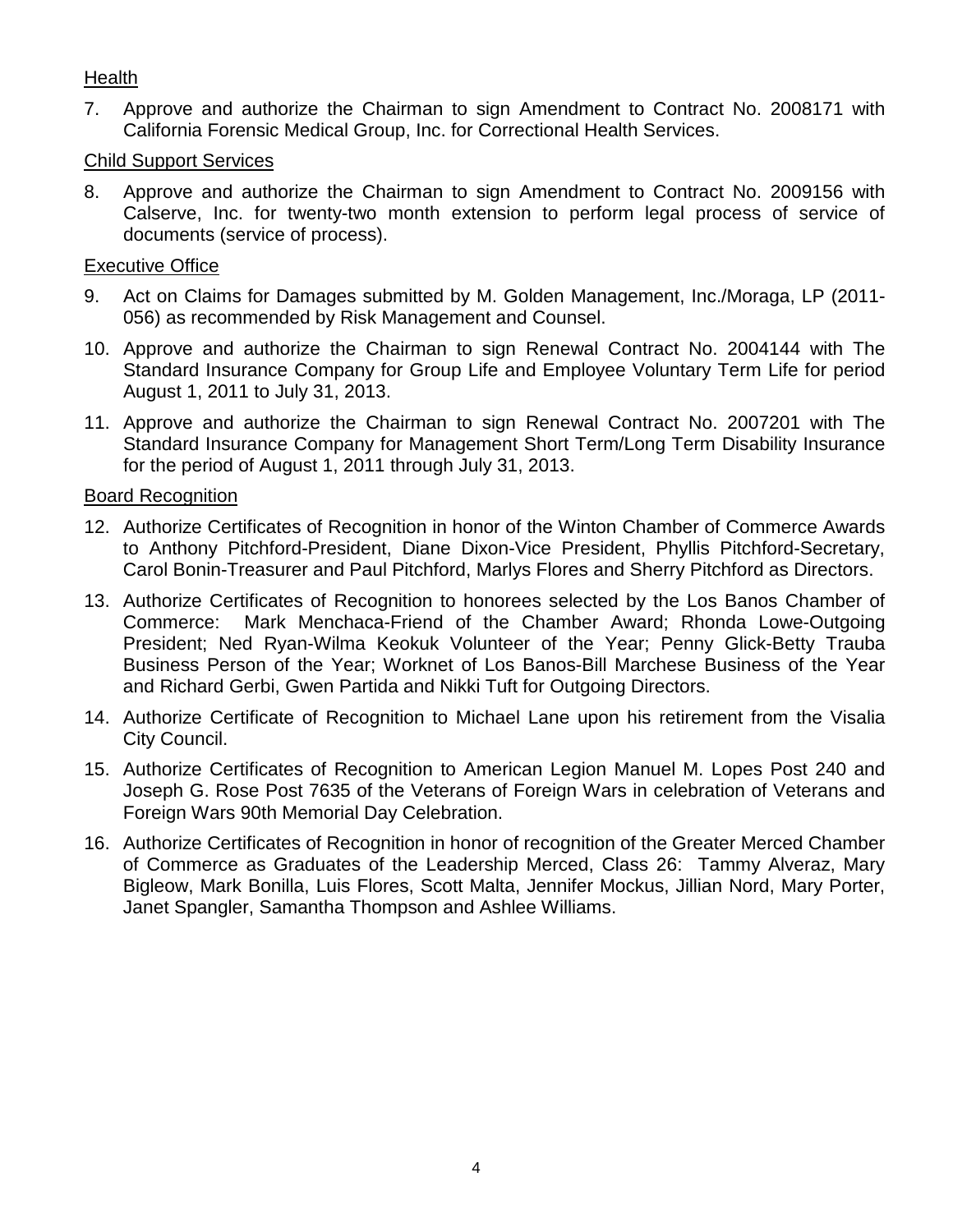# REGULAR CALENDAR

# BOARD ACTION

#### **SHERIFF**

17. Contract with The Regents of the University of California, Davis for mandatory medical monitoring of Methamphetamine Laboratory Investigators.

# **AUTHORIZED CONTRACT NO. 2011156 AS RECOMMENDED AYES: ALL**

18. Contract with Delhi Unified School District for School Resource Officer. **AUTHORIZED CONTRACT NO. 2011157 AS RECOMMENDED AYES: ALL**

#### AG. COMMISSIONER

19. Contract with Dr. William Bell, DVM, Santa Fe Pet Hospital, for Veterinary Medical Services in response to RFP No. 6578.

# **AUTHORIZED CONTRACT NO. 2011158 AS RECOMMENDED AYES: ALL**

### MENTAL HEALTH

20. Contract with San Benito County Behavioral Health Services for the provision of inpatient services at the Marie Green Psychiatric Health Facility.

### **AUTHORIZED CONTRACT NO. 2011159 AS RECOMMENDED AYES: ALL**

#### COMMERCE, AVIATION AND ECONOMIC DEVELOPMENT

21. Contract with Tulare Aircraft Service, Inc. for Buildings 1550 (approximately 32,291 sq. ft), 1555 (approximately 1,800 sq. ft.) and 1556 (approximately 1,200 sq. ft) and 6.30 acres of land at Castle Commerce Center for a 20 year term.

# **AUTHORIZED CONTRACT NO. 2011154 AS RECOMMENDED AYES: ALL**

22. Contract with Tulare Aircraft Service, Inc. for Building 1147 (approximately 9,360 sq. ft) for transient housing for airport related personnel and customers of TAS, Inc. at Castle Commerce Center.

#### **AUTHORIZED CONTRACT NO. 2011155 AS RECOMMENDED AYES: ALL**

- 23. Castle Airport Acceptance of Federal Aviation Administration (FAA) Grant Funding for design of New Taxiway "B" and authorize Chairman to sign the associated FAA Grant Offer/Acceptance Documents, Contract No. 2011160 related to the design upon receipt from FAA and direct staff to return to the Board with necessary budget adjustments. **APPROVED AS RECOMMENDED AYES: ALL**
- 24. Resolution stating Intent of the County of Merced to make the required payments pursuant to AB1X 27 in order to avoid dissolution of the Merced County Redevelopment Agency on October 31, 2011 and enter into a Voluntary Alternative Redevelopment Program (VARP). *REVIEW BOARD ORDER – SEE PAGE 9 AND 10*

# TREASURER

25. Accept the Treasury Investment Report for the Quarter Ending June 30, 2011 (April 1, 2011 - June 30, 2011).

**APPROVED AS RECOMMENDED AYES: ALL**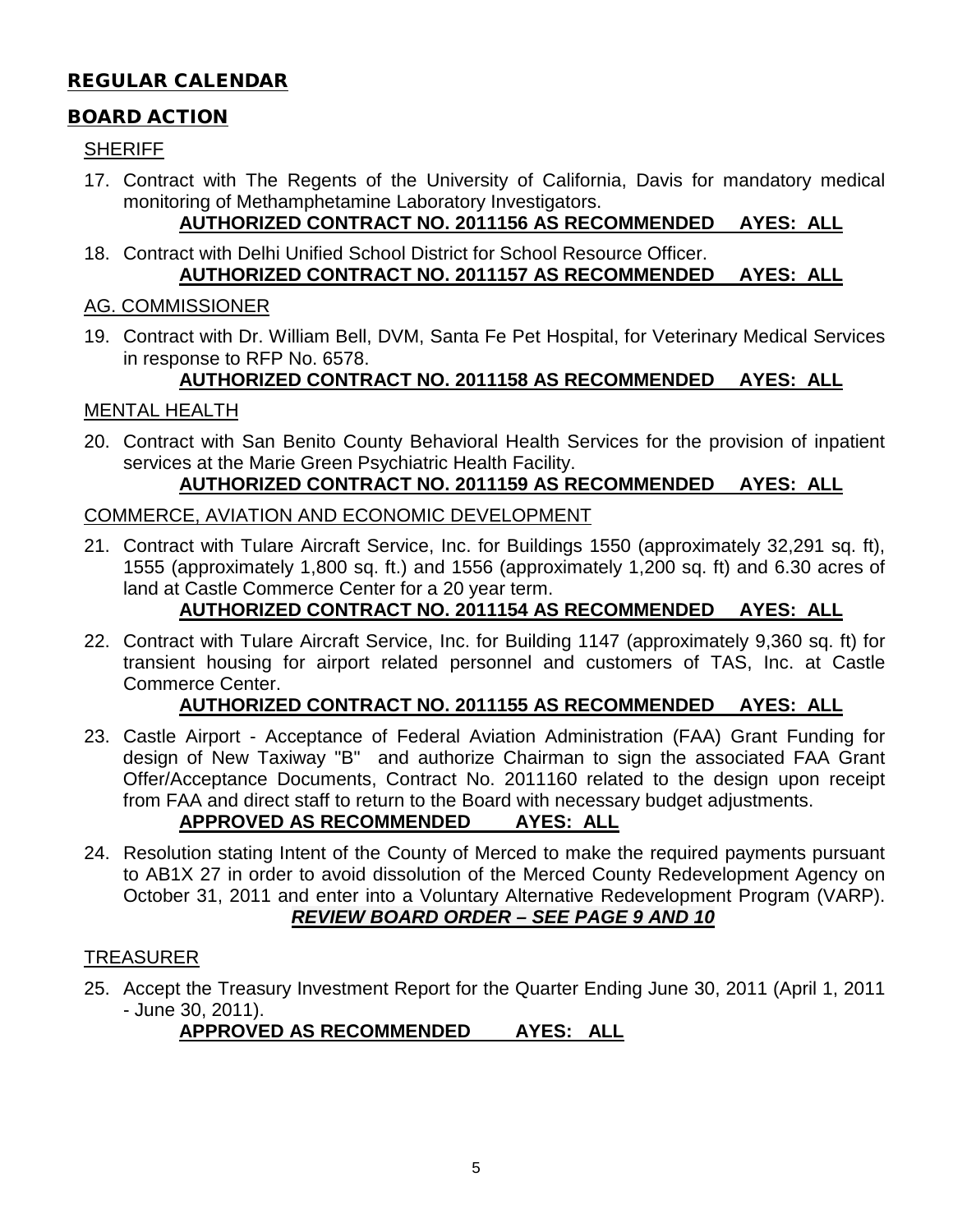#### BOARD OF SUPERVISORS

26. Sierra Academy of Aeronautics EB-5 Proposal - (1) The Board endorse the Project, authorizing Sierra to commit the County's property as part of their application to the Federal Government and authorize the Chairman to execute the Letter of Support; and, (2) Direct staff to negotiate and return to the Board a long term lease (with satisfactory protective conditions for the County) of Buildings 1509, 1529 and 10 acres of ramp space, upon Sierra obtaining Regional Center Designation.

# *REVIEW BOARD ORDER – SEE PAGE 10 AND 11*

27. Authorize Special Board Project Funds-District One in the amount of \$1,500 to Merced Atlas Soccer Club to support their activities.

# **APPROVED AS RECOMMENDED AYES: ALL**

#### BOARD APPOINTMENTS

28. Le Grand Municipal Advisory Council – Reappointed Maria Giampaoli and John Cardoza until December 7, 2014.

### **APPROVED AS RECOMMENDED AYES: ALL**

# BOARD INFORMATION & POSSIBLE ACTION **ACCEPTED AND PLACED ON FILE AYES: ALL**

- 29. Dept. of Admin. Services re: Net Proceeds of the Internet Surplus Property Sale held during the period of April 1, 2011 through June 30, 2011 for a total of \$30,262.56.
- 30. City of Merced re: (1) Certified Resolution No. 2011-53-A Resolution of the City Council of the City of Merced, California, Requesting the Board provide for the consolidation of a General Municipal Election with the Consolidated/Unified District Election to be held on November 8, 2011; and (2) Certified Resolution No. 2011-54 - A Resolution of the City Council of the City of Merced, CA, calling for a General Municipal Election for the Election of the Mayor and Three Members of the City Council at the General Municipal Election to be held on November 8, 2011.
- 31. California Emergency Management Agency re: Notification of U.S. Dept. of Agriculture granted a Secretarial disaster designation for the primary counties of Stanislaus, Yuba, and the contiguous counties of Alameda, Butte, Calaveras, Mariposa, Merced, Nevada, Placer, Plumas, San Joaquin, Santa Clara, Sierra, Sutter and Tuolumne due to agricultural losses caused by storms with excessive rain and high winds that occurred June 3, 2011 through June 6, 2011.
- 32. California Emergency Management Agency re: Notice the U.S. Small Business Administration declared the primary counties of Stanislaus, Yuba, and the contiguous counties of Alameda, Butte, Calaveras, Mariposa, Nevada, Placer, Plumas, San Joaquin, Santa Clara, Sierra, Sutter and Tuolumne a Disaster area as a result of a July 29, 2011, USDA disaster designation due to agricultural losses caused by storms with excessive rains and high winds that occurred June 3, 2011 through June 6, 2011.
- 33. U.S. Dept. of the Interior re: Petitions for Temporary Change Permits 11885, 11886 and 11887 (Application 234, 1465, and 5638) Friant Division, Central Valley Project, California.
- 34. Sierra County Board of Supervisors re: Letter to Governor Brown re: AB 109 Sierra County Opposition.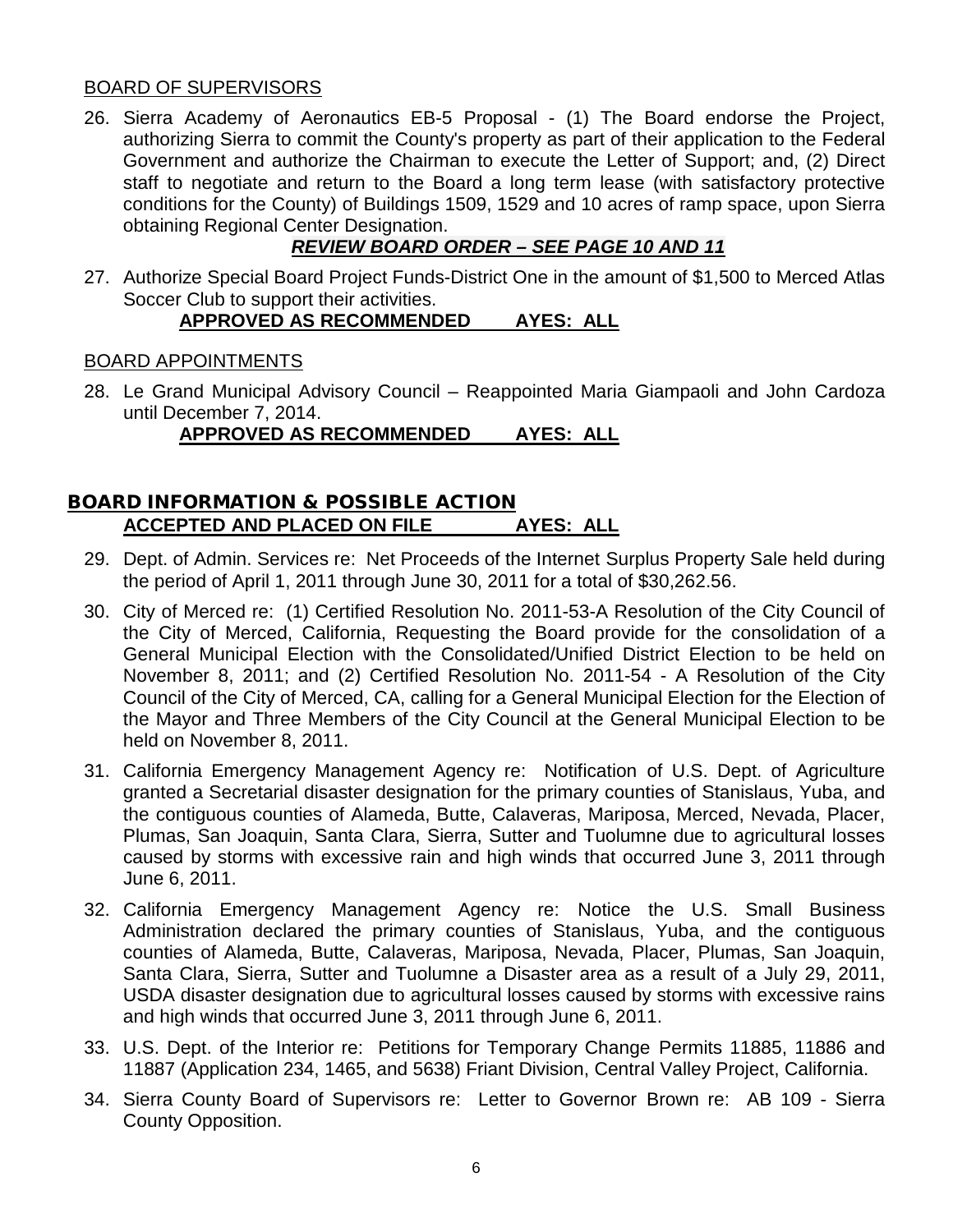- 35. State Water Resources Control Board re: Notice of Petition involving the long-term transfer of up to 5,000 acre-feet of water from Stevinson Water District and East Side Canal and Irrigation Company to San Luis Canal Water Company under License 5940 (Application 5724) in Merced County, Comments to be received by September 3, 2011.
- 36. State Water Resources Control Board re: Notice of Opportunity to Comment Proposed Approval of an Amendment to the Water Quality Control Plan for the Colorado River Basin Region to prohibit the discharge of Wastewater into the Ground from Septic Systems in the Town of Yucca Valley in San Bernardino County; comments must be received by September 1, 2011.
- 37. State Water Resources Control Board re: Notice of Opportunity to comment Proposed Approval of an Amendment to the Water Quality Control Plan for the Colorado River Basin Region to Establish a Conditional Prohibition for Agricultural Wastewater Discharges originating within the Palo Verde Valley and the Palo Verde Mesa and to incorporate an implementation Plan, comments must be received by September 1, 2011.
- 38. State Water Resources Control Board re: Notice of Opportunity to comment Proposed Approval of Amendments to the Water Quality Control Plan for the Central Coast Basin Regarding onsite Wastewater System Criteria and Implementation Program; comments must be received by August 25, 2011.
- 39. State Water Resources Control Board re: Revised Notice of Opportunity for Public Comment - Draft General National Pollutant Discharge Elimination System (NPDES) Permit for Storm Water Discharges from Small Municipal Separate Storm Sewer Systems (MS4s), extended deadline to comment-September 8, 2011.

#### **ADOPTED RESOLUTIONS IN MEMORY OF BILL SPAIN, DAVE WIDELL, SARAH GREENE AND LOIS GIGUERE AND RECESSED UNTIL 1:30 P.M. FOR FINAL BUDGET HEARINGS**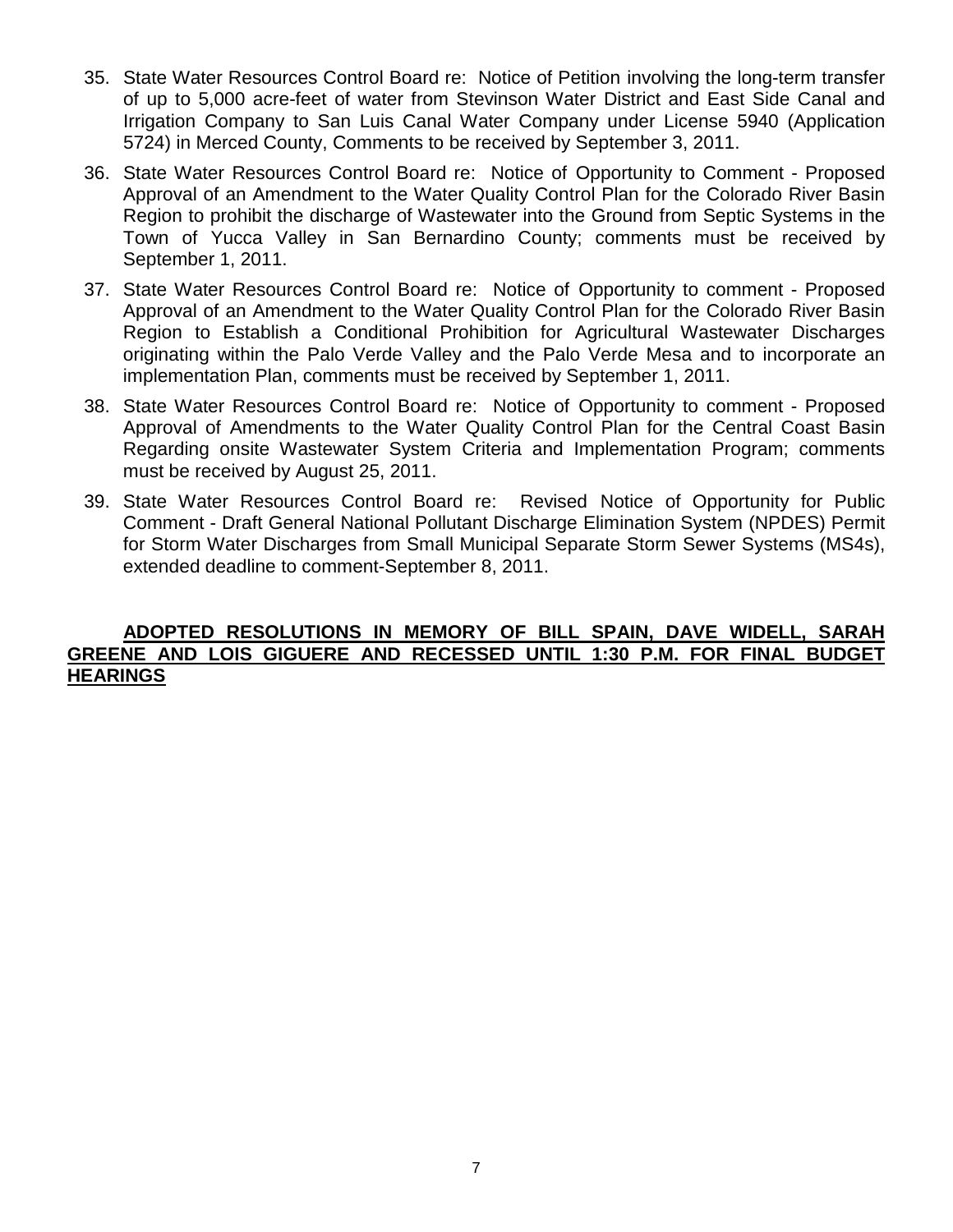#### **8:30 A. M. SCHEDULED ITEMS 2011-08-23 CLOSED SESSION**

The Chairman opens the Meeting and asks if there is anyone present that wishes to speak. No one speaks.

The Clerk reads the following matters set for Closed Session:

**CLOSED SESSION - INITIATION OF LITIGATION:** It is the intention of the Board to meet in Closed Session concerning Initiation of Litigation pursuant to Government Code Section 54956.9 (c): Four Cases

**CLOSED SESSION:** It is the intention of the Board to meet in Closed Session pursuant to Government Code Section 54957(b)(1): Consideration of Appointment of County Executive **Officer** 

**CLOSED SESSION:** It is the intention of the Board to meet in Closed Session pursuant to Government Code Section 54957.6 concerning a Conference with County of Merced Staff Negotiators concerning negotiations with American Federation of State, County and Municipal Employees (AFSCME), Units 4, 5, 6 and 8; Independent Employees of Merced County (IEMC), Unit 3; Merced County Lawyers Association, Unit 7; Merced County Sheriff Employee Association (MCSEA), Unit 2; Merced County Law Enforcement Sergeants, Unit P; Deputy Sheriff Association, Unit 10; Non-Safety Corrections, Unit 12; and Probation Supervising Employees, Unit 11

The Board recesses at 8:30 a.m. and reconvenes at 10:05 a.m. with all members present and states Staff has been provided direction. The Chairman advises he has a statement to read into the record: The Board has received a letter of resignation from Mr. Combs and his effective date will be December 2, 2011. The Board has decided not to open the position of CEO for recruitment, the Board will appoint the CEO from within the organization and is in discussion with the potential appointee now.

Present: Pedrozo, Walsh, Davis, Kelsey, O'Banion

#### **10:00 A. M. SCHEDULED ITEMS 2011-08-23 PUBLIC OPPORTUNITY**

Carey Young, Merced resident, speaks in support of the United Domestic Workers program stating as long as clients are kept at home with families or provided care with homecare, they are still paying rent and taxes and support the infrastructure that holds the county together and requests the program be protected.

Benjamin Perez, Atwater resident, speaks in support of the United Domestic Workers program stating his child needs full time care to not only protect the community but herself. Present: Pedrozo, Walsh, Davis, Kelsey, O'Banion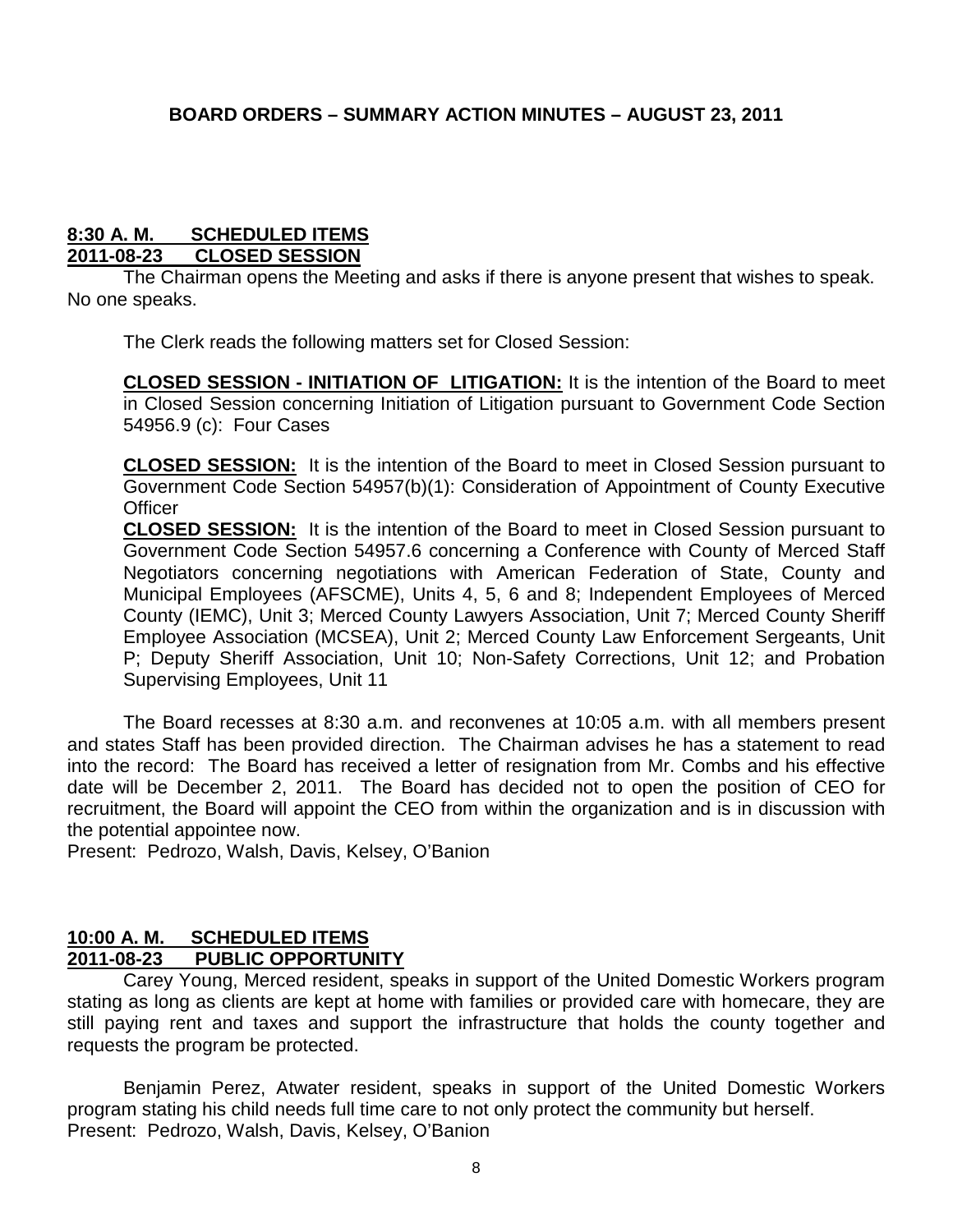#### **10:00 A. M. SCHEDULED ITEMS 2011-08-23 PRESENTATION**

Kevin Smith, on behalf of Merced Fire, and Chairman Pedrozo present a Resolution in Memory of Darren Ross Perez to his wife Danielle for his dedicated service as a paid firefighter in Merced County.

Present: Pedrozo, Walsh, Davis, Kelsey, O'Banion

### **10:00 A.M. SCHEDULED ITEM 2011-08-23 COUNTY COUNSEL – REDISTRICTING - ORDINANCE NO. 1887**

The time and date previously set for a public hearing and to conduct the Second Reading and possible adoption of Proposed Ordinance titled: An Ordinance Establishing Boundaries of Supervisorial Districts (Repeals Ordinance No. 1660) as submitted by County Counsel.

County Counsel James Fincher briefly reviews the Staff Report and states this is the Second Reading of the Proposed Ordinance to enact Plan E. He states the Board has held three public hearings on the County's preferred draft redistricting plan and held the First Reading of the proposed Ordinance on August 9, 2011.

Counsel Fincher names numerous County Staff and expresses thanks for their extra work and participation in the redistricting efforts by insuring all the steps, documents and information was completed to provide the information to the public and communities. He further advises Commerce, Aviation and Economic Development Director Mark Hendrickson and Assistant County Administrator James Brown attended all of the meetings that were held in the communities to provide information and answer questions.

Upon motion of Supervisor O'Banion, seconded by Supervisor Davis, duly carried, the Board waives further reading of the proposed ordinance titled: An Ordinance Establishing Boundaries of Supervisorial Districts (Repeals Ordinance No. 1660).

The Chairman opens the public hearing and asks if there is anyone present that wishes to speak. No one speaks. The Chairman closes the public hearing.

Upon motion of Supervisor O'Banion, seconded by Supervisor Davis, duly carried, the Board adopts Ordinance No. 1887.

Ayes: Pedrozo, Walsh, Davis, Kelsey, O'Banion

#### **ACTION ITEM NO. 24 2011-08-23 COMMERCE, AVIATION AND ECONOMIC DEVELOPMENT**

The Clerk announces the Voluntary Alternative Redevelopment Program proposed resolution is before the Board for consideration.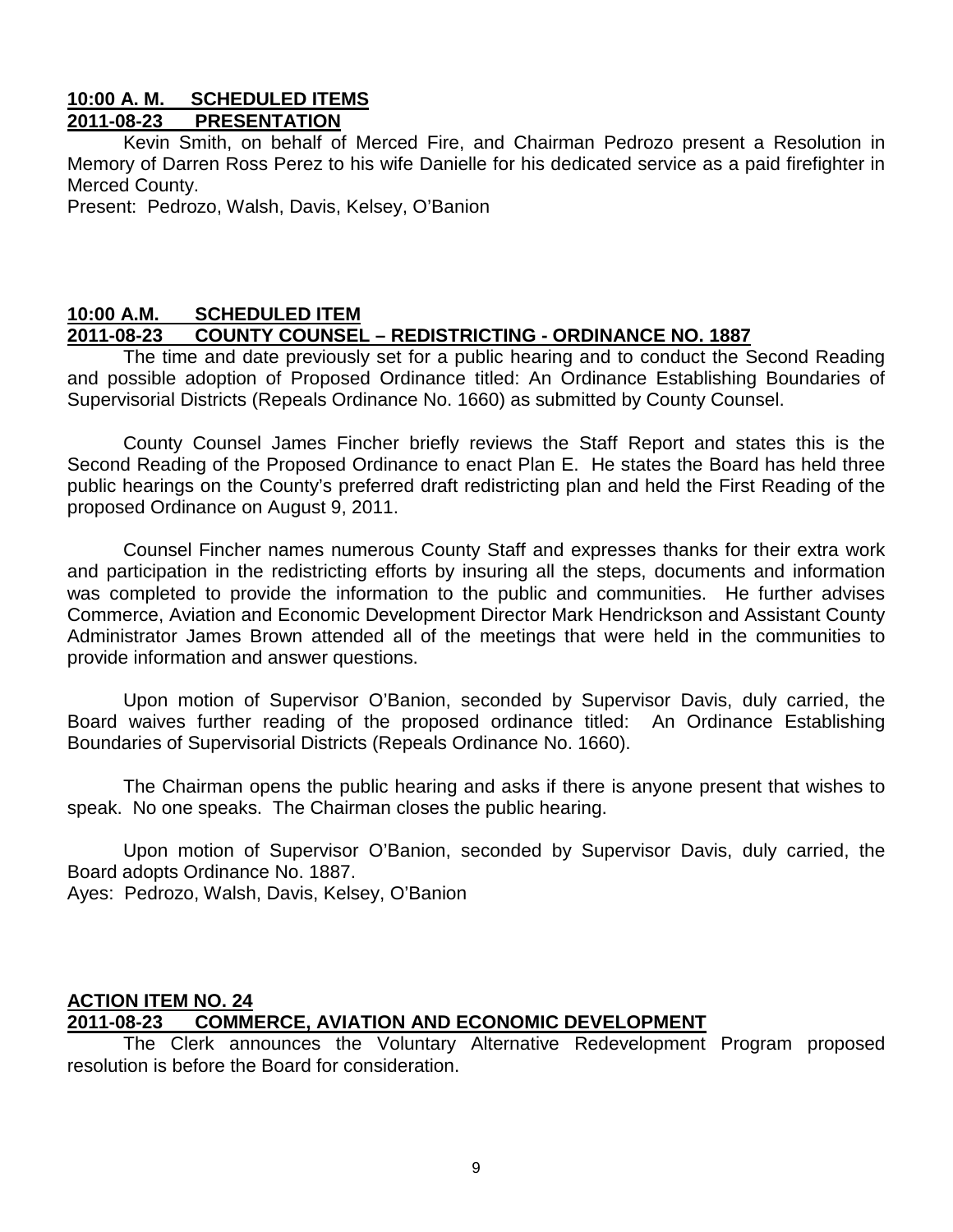Commerce, Aviation and Economic Development Director Mark Hendrickson reviews the proposed resolution stating the intent of Merced County to make payments pursuant to AB1X 27 in order to avoid dissolution of the Redevelopment Agency.

Upon motion of Supervisor O'Banion, seconded by Supervisor Davis, duly carried, the Board states its intent of the County of Merced to make remittances required by AB1X 27 in order to avoid dissolution of the Merced County Redevelopment Agency on October 1, 2011 and enter into a Voluntary Alternative Redevelopment Program (VARP) and adopts Resolution No. 2011- 150.

Ayes: Pedrozo, Walsh, Davis, Kelsey, O'Banion

# **ACTION ITEM NO. 26 2011-08-23 BOARD OF SUPERVISORS**

The Clerk announces the Sierra Academy of Aeronautics EB-5 Proposal is before the Board for consideration and states a Letter dated August 18, 2011 from County Executive Office confirming the Sierra Development LLC and Sierra Air Center EB-5 Proposal is submitted (Supplemental No. 1).

Commerce, Aviation and Economic Development Director Mark Hendrickson reviews the Staff Report and recommendation stating Sierra is willing to pay Merced County to secure the properties during their application process.

Supervisor Davis briefly states Sierra Academy of Aeronautics would like to apply for designation as a Federal Regional Center which may encourage foreign investment in the United States. He provided a brief review of the proposal stating in order to begin the application process Sierra must obtain an endorsement and letter of support from the Board of Supervisors as the property owners. Mr. Davis advises he has a slight modification to the recommended action No. 1.

Bob Deklinski, Director of Public Affairs at Sierra Academy, speaks on behalf of the Sierra Company and reviews the PowerPoint outlining the proposal and states it is time to build a new castle.

Supervisor Davis moves, seconded by Supervisor O'Banion, duly carried, the Board (1) endorse the project, authorizing Sierra to submit the County's property as part of their application to the Federal government and authorize the Chairman to execute a Letter of Support but that these actions not occur until after execution by Sierra and Board Chairman upon review and approval by CEO and County Counsel of an agreement between the County and Sierra specifying the conditions under which the letter of support is to be issued; and (2) direct Staff to negotiate and return to the Board with a long term lease (with satisfactory protective conditions for the County) of Buildings 1509, 1529 and 10 acres of ramp space, Contract No. 2011190, upon Sierra obtaining Regional Center Designation.

Bill Spriggs speaks not as Mayor but as a community member from Merced and speaks in support of the project and the potential improvement to Castle.

Gino Graziano, CFO of G&G Construction, speaks in support of the proposal and job opportunities.